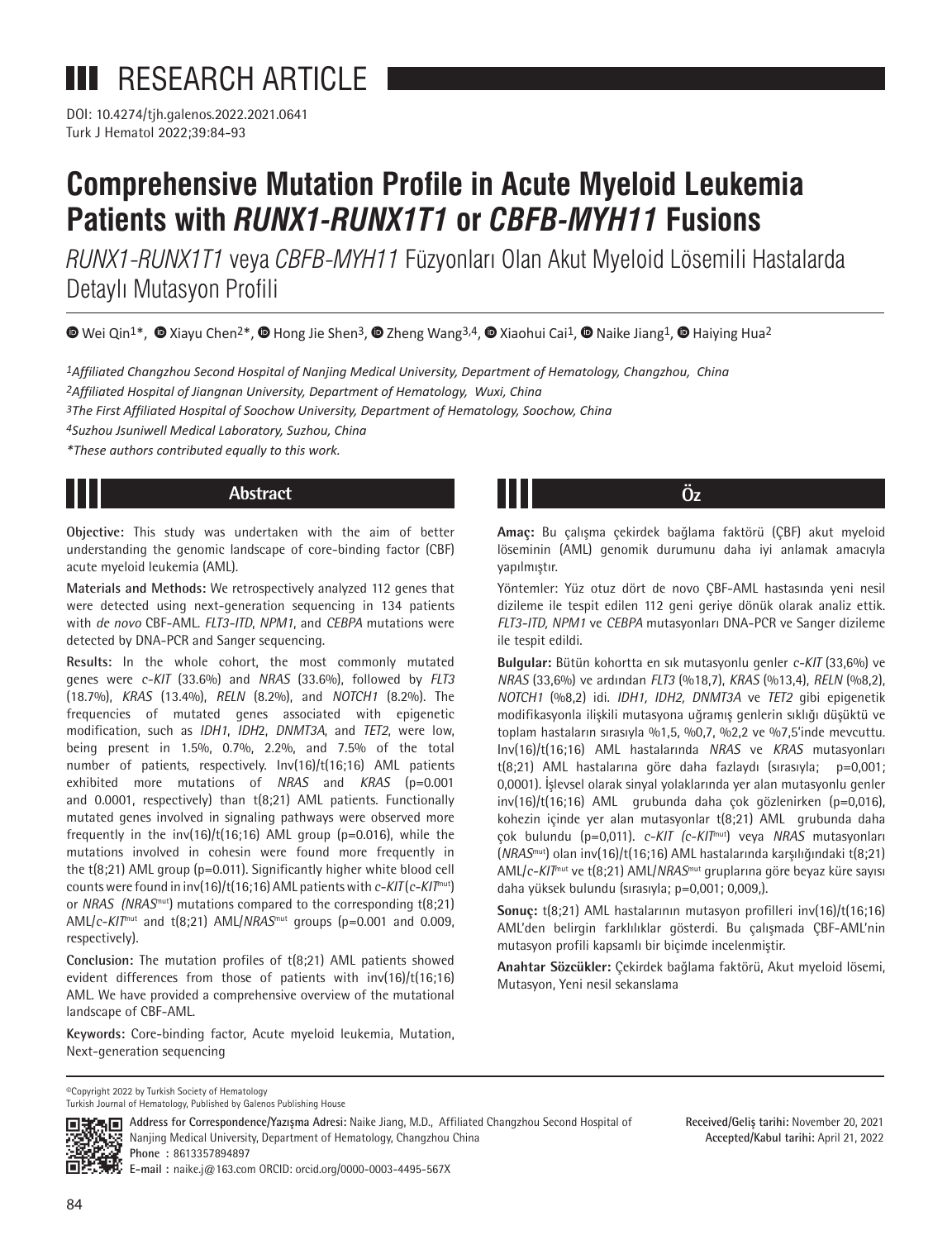# **Introduction**

Cases of acute myeloid leukemia (AML) involving the core-binding factor (CBF) include AML with t(8;21) and inv(16)/t(16;16) chromosomal translocations, leading to the *RUNX-RUNX1T1* and *CBFB-MYH11*  fusions genes, respectively. Such AML patients account for approximately 25% of pediatric and 15% of adult de novo AML cases [1], and CBF-AML was recognized as a unique entity in the 2016 World Health Organization classification of myeloid neoplasms and acute leukemia [2]. Accumulating evidence has revealed that the  $t(8;21)(q22;q22)$  and  $inv(16)/t(16;16)$  CBF rearrangements are associated with favorable outcomes relative to other cytogenetic subtypes and that allogeneic hematopoietic stem cell transplantation is not generally recommended during the first complete remission (CR) [3,4]. However, relapse occurs in up to 40% of these cases, indicating clinicopathological heterogeneity within this AML subset [5,6,7,8]. Further investigation is still needed to better understand leukemogenesis and disease progression.

Previous findings have demonstrated that expressions of translocation-encoded AML1 or CBF fusion proteins are insufficient by themselves to induce a full leukemic phenotype [9]. Further evidence supporting this model comes from the fact that mutations in genes activating tyrosine kinase signaling (including *KIT*, *N/KRAS*, and *FLT3*) are frequent in both CBF-AML subtypes [6,10]. Nonetheless, data regarding the prognostic significance of *KIT* and *RAS* in CBF-AML are contradictory. Duployez et al. [11] reported the presence of additional aberrations in >90% of CBF-AML cases, and mutations in epigenetic modifications or cohesin genes were associated with poor prognosis in t(8;21) AML patients with TK pathway mutations using next-generation sequencing (NGS). Ishikawa et al. [12] revealed that the *c-KIT* exon 17 mutation and the presence of extramedullary tumors in t(8;21) AML patients were poor prognostic factors for relapse-free survival, as were the loss of chromosome X or Y and *NRAS* mutation in patients with  $inv(16)/t(16;16)$ . These findings highlight the multiclonality of CBF-AML and suggest that the prognostic impact may differ in the context of certain gene mutations between AML patients with  $t(8,21)$  and those with inv(16)/ $t(16,16)$ .

Comprehensive genetic analysis using NGS may be helpful in refining our understanding of the prognosis of CBF-AML [11]. To the best of our knowledge, limited data are available regarding the impact of companion gene mutations in CBF-AML. To better characterize this subtype and to better understand the role of co-mutations in CBF-AML, we performed extensive mutational analysis by NGS for 134 CBF-AML patients. The clinical value of co-mutations in CBF-AML patients was also explored.

# **Materials and Methods**

#### **Patients**

A total of 134 newly diagnosed de novo CBF-AML patients were selected from the Affiliated Changzhou Second Hospital of Nanjing Medical University, Wuxi Third People's Hospital, and First Affiliated Hospital of Soochow University from May 2016 to June 2021. The diagnosis of CBF-AML was based on the 2008 definition of the World Health Organization [2]. Eighty AML patients with t(8;21)/*RUNX1-RUNX1T1* and 54 patients with inv(16)/t(16;16)/*CBFB-MYH11* were included in the analysis. The study was approved by the local ethics committee and conducted in accordance with the Declaration of Helsinki.

#### **Mutational Analysis by Next-Generation Sequencing**

Genomic DNA was extracted from fresh bone marrow or peripheral blood samples with the QIAamp DNA Mini Kit (QIAGEN GmbH, Germany) following the manufacturer's instructions. The NGS library was prepared using at least 200 ng of genomic DNA. Massively parallel sequencing was performed with an Illumina next-generation sequencer and a variant allele frequency of >3% was used as the threshold for calling singlenucleotide variants. A high depth of coverage (1000x) was obtained for 112 genes, including whole coding regions known to be frequently mutated in hematological malignancies, such as genes involved in epigenetic regulators, signaling pathways, transcription factors, spliceosomes, cohesin complex, tumor suppressors, and chromatin modifiers (Table 1). Searches were performed in the COSMIC database for altered DNA sequences deemed to be mutations or variants with IGV software and were confirmed in the SNP database (dbSNP). Polymerase chain reaction (PCR) followed by direct Sanger sequencing was used to detect *FLT3-ITD*, *NPM1* (exon 12), and *CEBPA* to avoid possible false-negative results due to limitations of NGS, as previously described [13,14].

#### **Other Cytogenetic and Molecular Abnormality Screening**

Bone marrow (BM) cells were collected and cultured at the time of the initial diagnosis. The presence of the t(8;21) or inv(16)/t(16;16) rearrangement was determined by the conventional G/R banding method. Fluorescence in situ hybridization (FISH) of interphase nuclei and/or metaphases was performed for the chimeric genes *RUNX1-RUNX1T1* and *CBFB-MYH11*. The fusion transcripts were identified by real-time quantitative PCR (RT-qPCR) method using bone marrow or peripheral blood samples at diagnosis, as previously described [15].

#### **Statistical Analysis**

CR was defined as <5% blast cells, no Auer rods, and no clusters of blast cells by bone marrow analysis as well as no evidence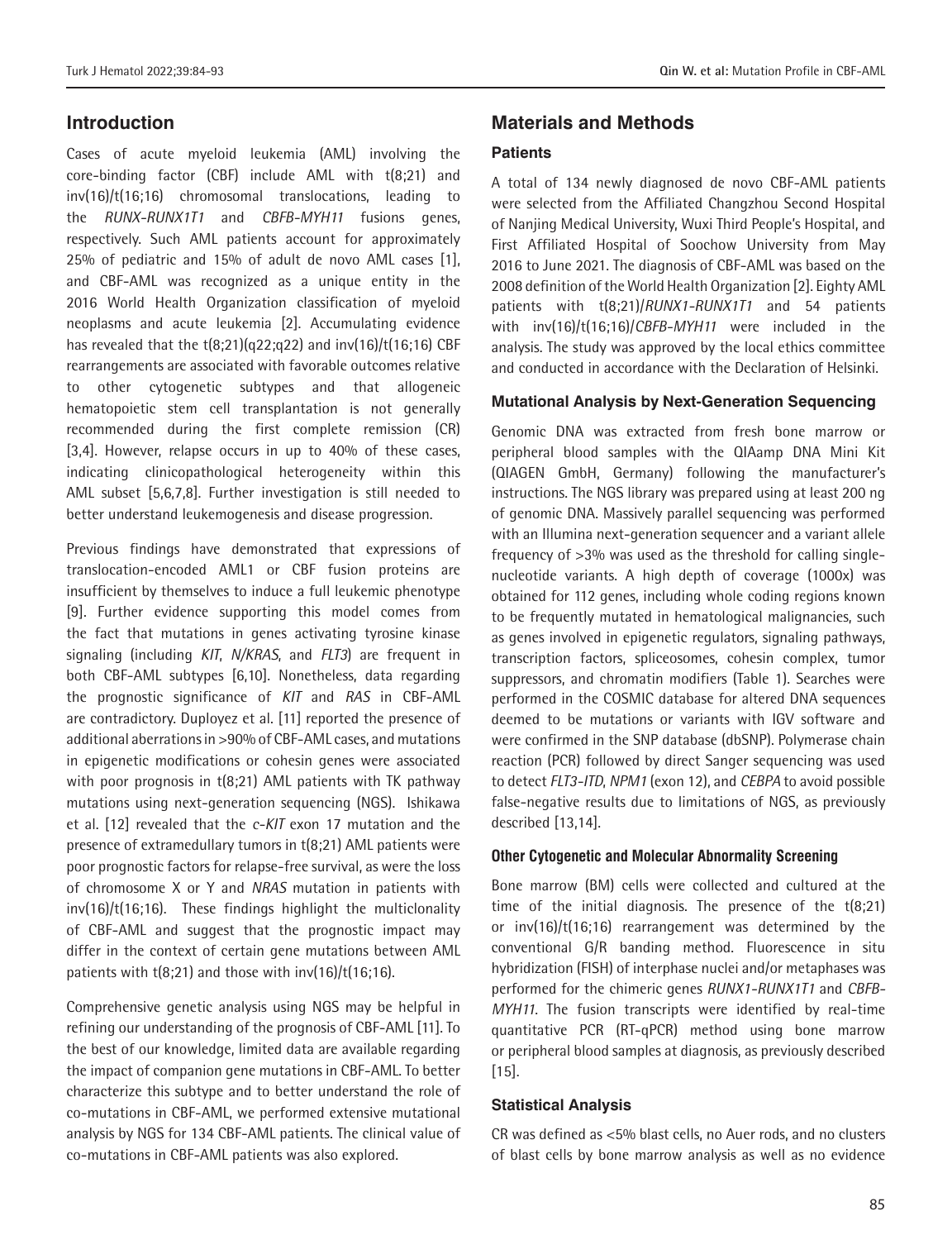of extramedullary leukemia. All statistical analyses of the data were carried out using IBM SPSS Statistics 20.0 (IBM Corp., Armonk, NY, USA). The chi-square and Fisher exact tests were used for comparisons of categorical variables between different cohorts. The Student t-test was used to analyze continuous variables with normal distribution and the Mann-Whitney U test was used for data that did not comply with normal distribution. Values of p<0.05 were considered statistically significant.

# **Results**

#### **Patient Characteristics**

The 134 CBF-AML patients enrolled in this study included 65 women and 69 men with a median age of 35.5 years (range: 16.0-73.0 years). The median white blood cell (WBC) count was 15.3x10<sup>9</sup> /L (range: 0.9 to 156.0x10<sup>9</sup> /L), median hemoglobin (Hb) level was 81 g/L (range: 39.0

to 124.0  $g/L$ , and median platelet count was 28.0x10<sup>9/</sup>L (range: 2.0 to  $170.0 \times 10^9$ /L). Patients with  $inv(16)$  or  $t(16;16)$  AML tended to be older than  $t(8;21)$  AML patients (41 vs. 32 years, p=0.048) and also had higher WBC counts  $(35.9x10<sup>9</sup>/L vs. 7.8x10<sup>9</sup>/L, p=0.0001).$  No significant differences were identified regarding gender, Hb level, or platelet count between patients with t(8;21) and inv(16)/t(16;16) AML.

By conventional chromosome analysis, 41.0% (55/134) of the CBF-AML patients were found to have secondary cytogenetic abnormalities. Additional chromosomal alterations were found in 45.0% (36/80) and 35.2% (19/54) of the patients with  $t(8;21)$  and  $inv(16)/t(16;16)$ , respectively. Loss of the X or Y chromosome was identified as the most common secondary alteration (33/134, 24.6%), followed by trisomy 22 (13/134, 9.7%). In patients with inv(16)/t(16;16), the most frequently identified additional cytogenetic alterations were trisomy 22 and trisomy 8, which were found in 20.1% (13/54) and 9.3% (5/54) of these patients, respectively.

| Table 1. The 112 genes analyzed in this study. |                  |               |                  |               |                    |               |                                |
|------------------------------------------------|------------------|---------------|------------------|---------------|--------------------|---------------|--------------------------------|
| <b>Number</b>                                  | Gene             | <b>Number</b> | Gene             | <b>Number</b> | Gene               | <b>Number</b> | Gene                           |
| $\mathbf{1}$                                   | ABL1             | 29            | DNM <sub>2</sub> | 57            | KMT2A              | 85            | SETBP1                         |
| $\overline{2}$                                 | ACD              | 30            | DNMT3A           | 58            | <b>KRAS</b>        | 86            | SETD <sub>2</sub>              |
| 3                                              | ANKRD26          | 31            | DNMT3B           | 59            | MAPK1              | 87            | SF1                            |
| 4                                              | <b>ARIDIA</b>    | 32            | ECT2L            | 60            | KMT2D              | 88            | SF3A1                          |
| 5                                              | ASXL1            | 33            | <b>EED</b>       | 61            | <b>MPL</b>         | 89            | SF3B1                          |
| 6                                              | ATG2B            | 34            | EP300            | 62            | MYC                | 90            | SH <sub>2</sub> B <sub>3</sub> |
| $\overline{7}$                                 | ATM              | 35            | ETNK1            | 63            | MYD88              | 91            | SMC <sub>1</sub> A             |
| 8                                              | B <sub>2</sub> M | 36            | EZH <sub>2</sub> | 64            | NF1                | 92            | SMC3                           |
| 9                                              | <b>BCOR</b>      | 37            | FAM46C           | 65            | NOTCH <sub>1</sub> | 93            | SRP72                          |
| 10                                             | BCOR1            | 38            | <b>BRINP3</b>    | 66            | NOTCH <sub>2</sub> | 94            | SRSF2                          |
| 11                                             | BIRC3            | 39            | FAT1             | 67            | NPM1               | 95            | STAG2                          |
| 12                                             | <b>BRAF</b>      | 40            | FBXW7            | 68            | <b>NRAS</b>        | 96            | STAT3                          |
| 13                                             | CALR             | 41            | FGFR3            | 69            | PAX5               | 97            | SUZ <sub>12</sub>              |
| 14                                             | CBL              | 42            | FLT3             | 70            | PDS5B              | 98            | ETV6                           |
| 15                                             | CCND1            | 43            | GATA1            | 71            | PHF <sub>6</sub>   | 99            | <b>TERC</b>                    |
| 16                                             | CCND3            | 44            | GATA2            | 72            | PIGA               | 100           | <b>TERT</b>                    |
| 17                                             | CCR4             | 45            | GATA3            | 73            | PLCG1              | 101           | TET <sub>2</sub>               |
| 18                                             | CD79B            | 46            | JAK1             | 74            | <b>PRKCB</b>       | 102           | TNFAIP3                        |
| 19                                             | CDC25C           | 47            | JAK2             | 75            | PRPF40B            | 103           | <b>TP53</b>                    |
| 20                                             | CDKN2A           | 48            | JAK3             | 76            | PRPS1              | 104           | <b>TPMT</b>                    |
| 21                                             | <b>CEBPA</b>     | 49            | <b>HNRNPK</b>    | 77            | <b>PTEN</b>        | 105           | TRAF3                          |
| 22                                             | <b>CREBBP</b>    | 50            | ID3              | 78            | PTPN11             | 106           | U <sub>2</sub> AF <sub>1</sub> |
| 23                                             | CSF3R            | 51            | IDH1             | 79            | RAD21              | 107           | U <sub>2</sub> AF <sub>2</sub> |
| 24                                             | CUX1             | 52            | IDH <sub>2</sub> | 80            | RB1                | 108           | WHSC1                          |
| 25                                             | CXCR4            | 53            | IKZF1            | 81            | RBBP6              | 109           | WT1                            |
| 26                                             | DDX3X            | 54            | IL7R             | 82            | <b>RELN</b>        | 110           | XPO1                           |
| 27                                             | DDX41            | 55            | KDM6A            | 83            | <b>RHOA</b>        | 111           | ZRSR2                          |
| 28                                             | DIS3             | 56            | KIT              | 84            | RUNX1              | 112           | ZMYM3                          |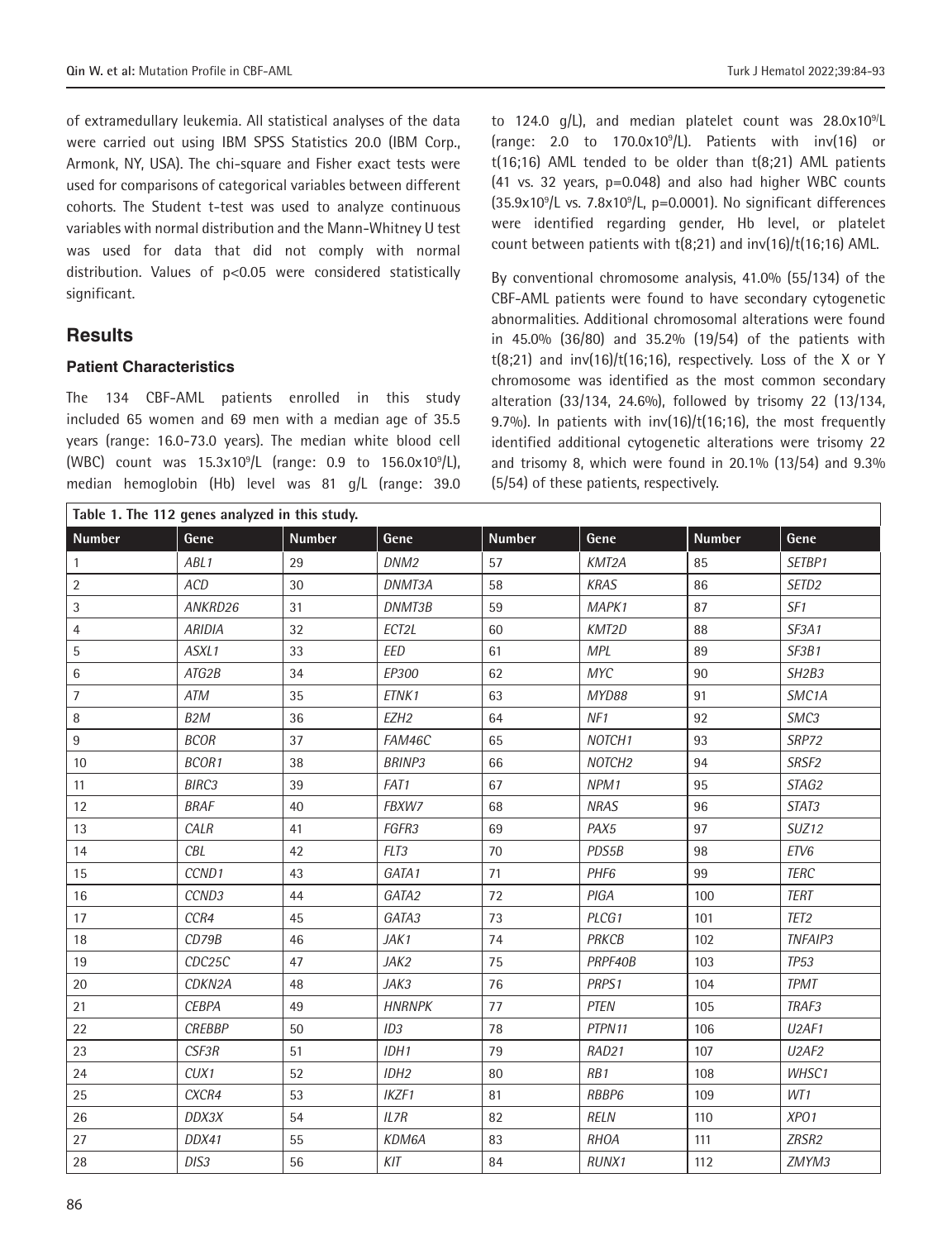Trisomies 8 and 22 were more frequently observed in  $inv(16)/t(16;16)$  AML patients (p=0.006 and 0.0001, respectively), while loss of the X or Y chromosome was more common in patients with  $t(8;21)$  AML ( $p=0.0001$ ). Del(9q) was not noted in any inv(16) patients, while trisomies 8 and 22 were not found in any t(8;21)patients. In all cases for which FISH and/or RT-qPCR testing was performed, the results were in agreement with the results of chromosome analysis (data not shown). Both CD19 and CD56 antigen expressions were observed more frequently in the  $t(8;21)$  AML group (both  $p=0.0001$ ). Clinical and biological characteristics of the patients are provided in Table 2.

## **Comparison of Clinical Features and Incidence of Genetic Mutations Between AML Patients with t(8;21) and inv(16)/t(16;16)**

Among the participating 134 CBF-AML patients, 68 mutated genes were detected by screening the 112-gene panel. Thirtytwo of those 68 genes could be classified as transcription factor, DNA methylation, signaling, spliceosome, cohesin, or tumor suppressor genes. An average of 3.19 (range: 1-10) mutations per individual were detected among these CBF-AML cases. While 22 patients had 1 alteration, 20 had 2, 32 had 3, and 60 had 4 or more. Among all genes sequenced, the most

commonly mutated genes were *c-KIT* (45/134, 33.6%) and *NRAS*  (45/134, 33.6%), followed by *FLT3* (25/134, 18.7%), *KRAS*  (18/134, 13.4%), *RELN* (11/134, 8.2%), *NOTCH1* (11/134, 8.2%), *TET2* (10/134, 7.5%), and *WT1* (10/134, 7.5%). The other genes had mutation prevalences of <5%. The most frequently affected functional pathway was the signaling pathway, with such mutations observed in as many as 86.6% of cases. In addition, our findings suggest that the frequencies of mutations in genes associated with epigenetic modification, such as *IDH1*, *IDH2*, *DNMT3A*, and *TET2*, are low in CBF-AML, being identified in 1.5%, 0.7%, 2.2%, and 7.5% of the total number of participating patients, respectively.

Concomitant gene abnormalities were found in 100% of the patients with t(8;21) and 100% of the patients with  $inv(16)/t(16;16)$ . The patients with  $inv(16)/t(16;16)$  AML were found to have more mutations in the *NRAS* and *KRAS* genes (53.7% vs. 20.0%, p=0.001 and 27.8% vs. 3.8%, p=0.0001, respectively) compared to t(8;21) AML patients. The distributions of *c-KIT*, *FLT3*, *RELN*, *TET2*, *FAT1*, and *NOTCH1* mutations within these two groups were similar (Table 3). Functionally mutated genes involved in signaling pathways were observed more frequently in the inv(16)/t(16;16) AML group

| Table 2. Clinical and biological characteristics of the CBF-AML patients at diagnosis.                                          |                                                        |                    |                        |        |  |  |  |
|---------------------------------------------------------------------------------------------------------------------------------|--------------------------------------------------------|--------------------|------------------------|--------|--|--|--|
| Variable                                                                                                                        | Total<br><b>RUNX1-RUNX1T1</b><br>$(n=80)$<br>$(n=134)$ |                    | CBFB-MYH11<br>$(n=54)$ | p      |  |  |  |
| Gender                                                                                                                          |                                                        |                    |                        |        |  |  |  |
| Male, n (%)                                                                                                                     | 69 (51.5%)                                             | 42 (52.5%)         | 27 (50%)               | 0.776  |  |  |  |
| Female, n (%)                                                                                                                   | 65 (48.5%)                                             | 38 (47.5%)         | 27 (50%)               |        |  |  |  |
| Age (years)                                                                                                                     |                                                        |                    |                        |        |  |  |  |
| Median (range)                                                                                                                  | 35.5 (16-73)                                           | $32(16-73)$        | $41(16-63)$            | 0.048  |  |  |  |
| WBC count (x10 <sup>9</sup> /L)                                                                                                 |                                                        |                    |                        |        |  |  |  |
| Median (range)                                                                                                                  | $15.3(0.9 - 156.0)$                                    | $7.8(0.9-123)$     | 35.9 (1.6-156)         | 0.0001 |  |  |  |
| $Hb$ (g/L)                                                                                                                      |                                                        |                    |                        |        |  |  |  |
| Median (range)                                                                                                                  | 81 (39.0-124.0)                                        | 78 (39-120)        | 86.5 (40-124)          | 0.169  |  |  |  |
| PLT count (x10 <sup>9</sup> /L)                                                                                                 |                                                        |                    |                        |        |  |  |  |
| Median (range)                                                                                                                  | 28.0 (2.0-170.0)                                       | $32(2-170)$        | $26(3-121)$            | 0.725  |  |  |  |
| Secondary cytogenetic abnormalities                                                                                             |                                                        |                    |                        |        |  |  |  |
| Loss of X or Y chromosome, n (%)                                                                                                | 33 (24.6%)                                             | 32 (40.0%)         | $1(1.9\%)$             | 0.0001 |  |  |  |
| del(9q), n (%)                                                                                                                  | $4(3.0\%)$                                             | $4(5.0\%)$         | $\Omega$               | 0.095  |  |  |  |
| Trisomy 8, n (%)                                                                                                                | $5(3.7\%)$                                             | $\Omega$           | $5(9.3\%)$             | 0.006  |  |  |  |
| Trisomy 22, n (%)                                                                                                               | 13 (9.7%)                                              | 0                  | 13 (20.1%)             | 0.0001 |  |  |  |
| Immunophenotyping                                                                                                               |                                                        |                    |                        |        |  |  |  |
| CD19 expression, n (n/N, %)                                                                                                     | 59 (59/116, 50.86%)                                    | 58 (58/73, 79.5%)  | $1(1/43, 2.33\%)$      | 0.0001 |  |  |  |
| NA, n                                                                                                                           | 18                                                     | $\overline{7}$     | 11                     |        |  |  |  |
| CD56 expression, n (n/N, %)                                                                                                     | 51 (51/92, 55.43%)                                     | 50 (50/58, 86.21%) | $1(1/34, 2.94\%)$      | 0.0001 |  |  |  |
| NA, n                                                                                                                           | 42                                                     | 22                 | 20                     |        |  |  |  |
| CBF: Core-binding factor; AML: acute myeloid leukemia; WBC: white blood cell; Hb: hemoglobin; PLT: platelet; NA: not available. |                                                        |                    |                        |        |  |  |  |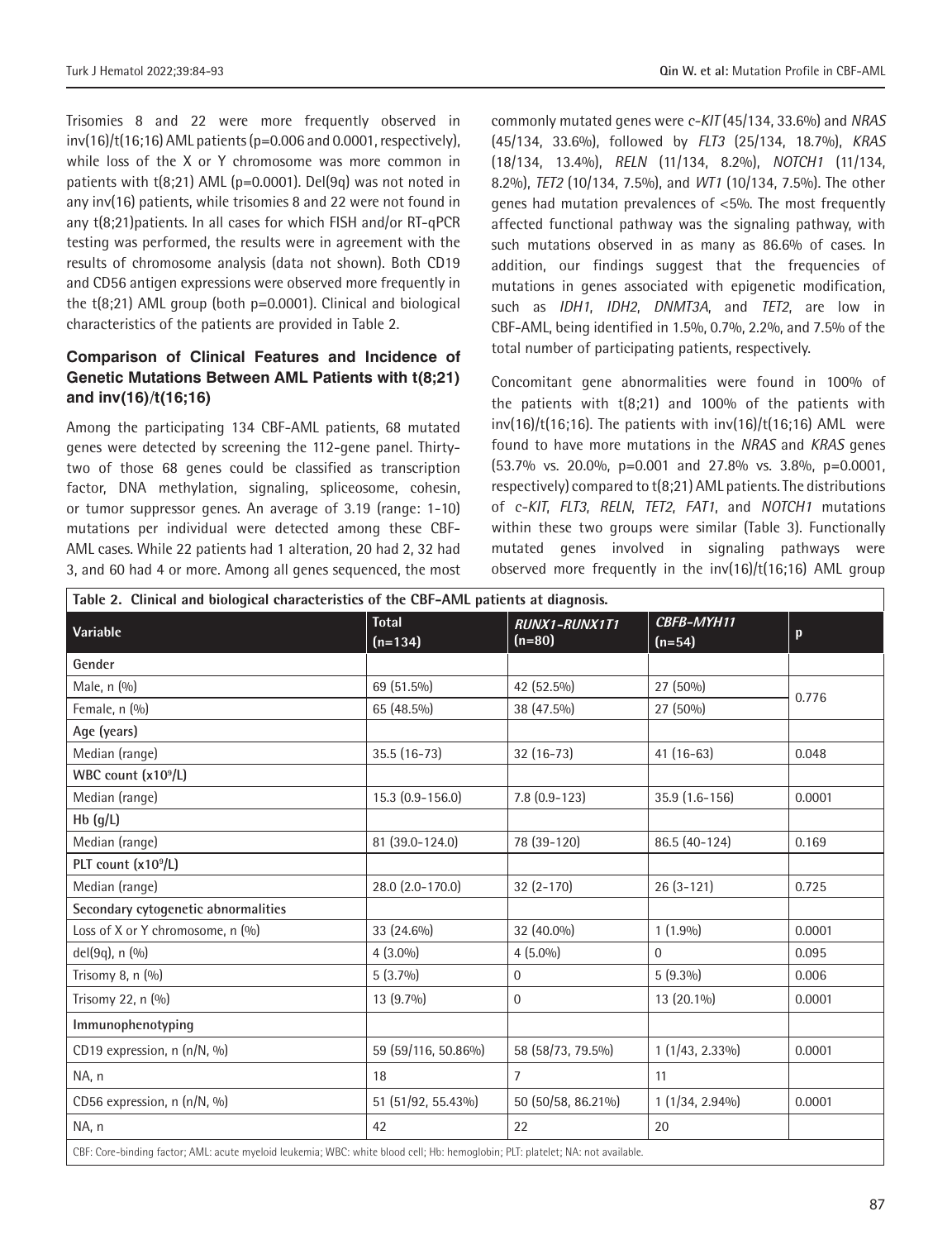(p=0.016), while cohesin mutations were found more frequently in the  $t(8;21)$  AML group (11.3% vs. 0%, p=0.011). All cohesin mutations were mutually exclusive among each other (Figure 1). The mutation distribution is provided in detail in Table 3.

## **Relationships Between Clinical Characteristics, CR Rate, and Mutations**

We analyzed the clinical characteristics of patients with mutations in *c-KIT*, *NRAS*, *KRAS*, *CSF3R*, *TET2*, and *FLT3-ITD*. As listed in Table 4, significantly higher WBC counts were found in inv(16)/t(16;16) AML patients with *c-KIT* (*c-KIT*mut) or *NRAS* (*NRAS*mut) mutations than in t(8;21) AML patients with *c-KIT*mut and *NRAS*mut (p=0.001 and 0.009, respectively).

Patients with both inv(16)/t(16;16) AML/*TET2*mut and inv(16)/t(16;16) AML/*FLT3-ITD*mut also had higher WBC counts than those with t(8;21) AML/*TET2*mut and t(8;21) AML/*FLT3-ITD*mut, but these differences did not reach statistical significance (p=0.088 and 0.067, respectively). No difference

was found between other factors such as age, gender, Hb level, or platelet count.

This study also aimed to assess the impact of common gene mutations on the rate of CR after initial induction therapy. Among the 134 participating patients, relevant data were available for 128. The overall CR rate among these cases was 94.53% (121/128). No differences in CR rate were observed according to mutated genes (*KIT*, *NRAS*, *KRAS*, *TET2*, *FLT3-ITD*) between t(8;21) AML and inv(16)/t(16;16) AML patients. Clinical characteristics and CR rates of CBF-AML patients with common mutations are shown in Table 4.

# **Discussion**

In this study, patients with inv(16)/t(16;16) AML had higher WBC counts than those with t(8;21) AML. Trisomies 8 and 22 were more frequently observed in inv(16) patients, while loss of the X or Y chromosome was more common in t(8;21) AML. Patients with t(8;21) AML also expressed CD19 and CD56 more frequently than those with inv(16) AML. These findings are consistent with the conclusions of previous reports [11,16].



**Figure 1.** Comparisons of genetic mutations between AML patients with t(8;21) and inv(16)/t(16;16). AML: Acute myleoid leukemia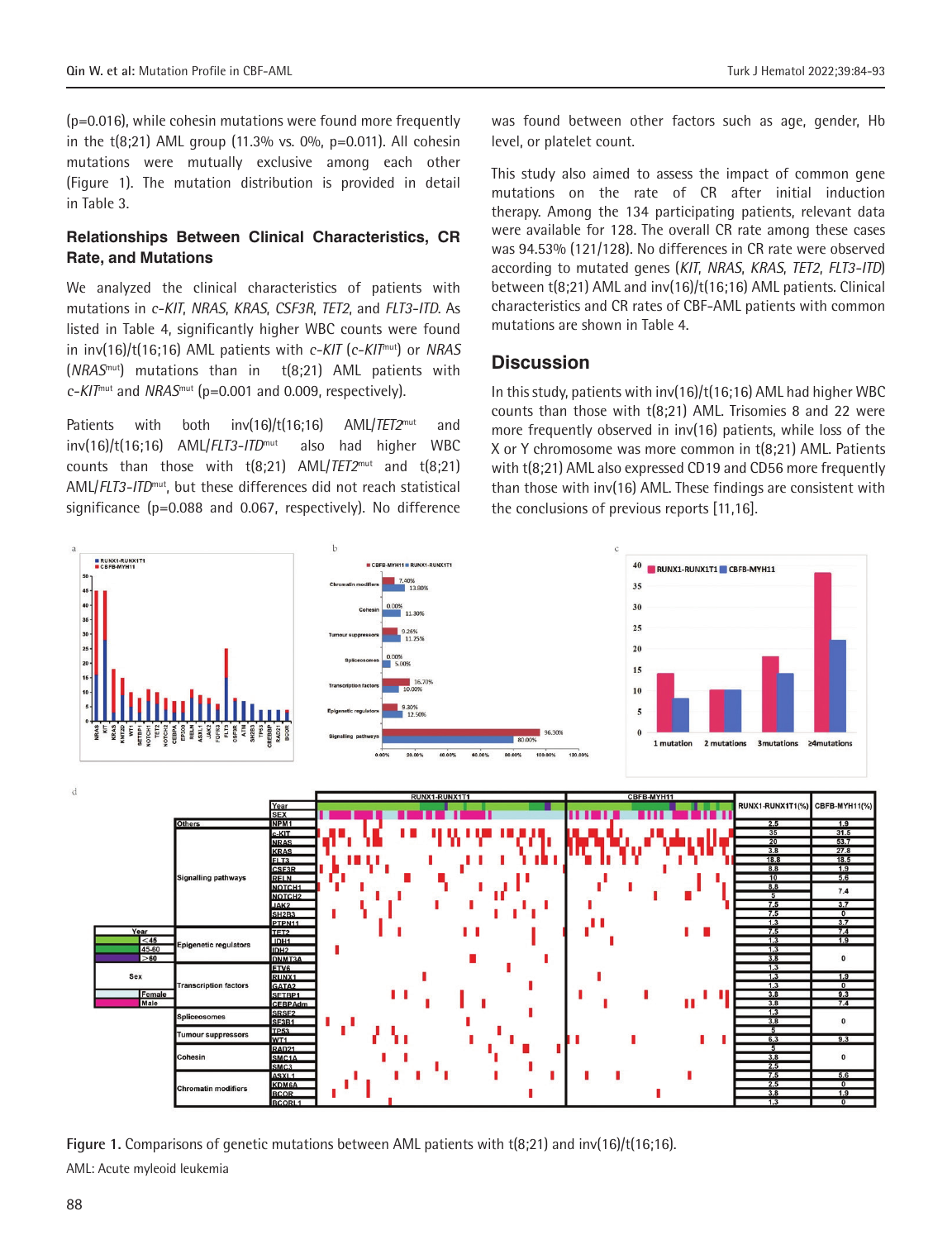| Table 3. Concomitant gene abnormalities of CBF-AML at diagnosis. |                           |                           |                        |              |  |  |
|------------------------------------------------------------------|---------------------------|---------------------------|------------------------|--------------|--|--|
| <b>Mutational genes</b>                                          | <b>Total</b><br>$(n=134)$ | RUNX1-RUNX1T1<br>$(n=80)$ | CBFB-MYH11<br>$(n=54)$ | p            |  |  |
| NPM1                                                             | $3(2.2\%)$                | $2(2.5\%)$                | $1(1.9\%)$             | 0.804        |  |  |
| Signaling pathways, n (%)                                        | 116 (86.6%)               | 64 (80.0%)                | 52 (96.3%)             | 0.016        |  |  |
| $c-KIT$ , n $(9/0)$                                              | 45 (33.6%)                | 28 (35.0%)                | 17 (31.5%)             | 0.672        |  |  |
| NRAS, n (%)                                                      | 45 (33.6%)                | 16 (20.0%)                | 29 (53.7%)             | 0.0001       |  |  |
| KRAS, n (%)                                                      | 18 (13.4%)                | $3(3.8\%)$                | 15 (27.8%)             | 0.0001       |  |  |
| FLT3, n (%)                                                      | 25 (18.7%)                | 15 (18.8%)                | 10 (18.5%)             | $\mathbf{1}$ |  |  |
| CSF3R, n (%)                                                     | $8(6.0\%)$                | $7(8.8\%)$                | $1(1.9\%)$             | 0.143        |  |  |
| RELN, n (%)                                                      | 11 (8.2%)                 | 8 (10.0%)                 | $3(5.6\%)$             | 0.524        |  |  |
| NOTCH1, n (%)                                                    | 11 (8.2%)                 | $7(8.8\%)$                | $4(7.4\%)$             | 1            |  |  |
| NOTCH2, n (%)                                                    | $8(6.0\%)$                | $4(5.0\%)$                | $4(7.4\%)$             | 0.714        |  |  |
| JAK2, n (%)                                                      | $8(6.0\%)$                | $6(7.5\%)$                | $2(3.7\%)$             | 0.363        |  |  |
| SH2B3, n (%)                                                     | $6(4.5\%)$                | $6(7.5\%)$                | $\mathbf{0}$           | 0.081        |  |  |
| PTPN11, n (%)                                                    | $3(2.2\%)$                | $1(1.3\%)$                | $2(3.7\%)$             | 0.565        |  |  |
| Epigenetic regulators, n (%)                                     | 15 (11.2%)                | 10 (12.5%)                | $5(9.3\%)$             | 0.781        |  |  |
| TET2, n (%)                                                      | 10 (7.5%)                 | $6(7.5\%)$                | $4(7.4\%)$             | $\mathbf{1}$ |  |  |
| IDH1, n (%)                                                      | $2(1.5\%)$                | $1(1.3\%)$                | $1(1.9\%)$             | $\mathbf{1}$ |  |  |
| IDH2, n (%)                                                      | $1(0.7\%)$                | $1(1.3\%)$                | $\mathbf 0$            | $\mathbf{1}$ |  |  |
| DNMT3A, n (%)                                                    | $3(2.2\%)$                | $3(3.8\%)$                | $\overline{0}$         | 0.273        |  |  |
| Transcription factors, n (%)                                     | 17 (12.7%)                | 8 (10.0%)                 | $9(16.7\%)$            | 0.296        |  |  |
| ETV6, n (%)                                                      | $1(0.7\%)$                | $1(1.3\%)$                | $\Omega$               | $\mathbf{1}$ |  |  |
| RUNX1, n (%)                                                     | $2(1.5\%)$                | $1(1.3\%)$                | $1(1.9\%)$             | $\mathbf{1}$ |  |  |
| GATA2, n (%)                                                     | $1(0.7\%)$                | $1(1.3\%)$                | 0                      | $\mathbf{1}$ |  |  |
| SETBP1, n (%)                                                    | $8(6.0\%)$                | $3(3.8\%)$                | $5(9.3\%)$             | 0.267        |  |  |
| CEBPAdm, n (%)                                                   | $7(5.2\%)$                | $3(3.8\%)$                | $4(7.4\%)$             | 0.439        |  |  |
| Spliceosomes, n (%)                                              | $4(3.0\%)$                | $4(5.0\%)$                | 0                      | 0.148        |  |  |
| SRSF2, n (%)                                                     | $1(0.7\%)$                | $1(1.3\%)$                | $\mathbf 0$            | $\mathbf{1}$ |  |  |
| SF3B1, n (%)                                                     | $3(2.2\%)$                | $3(3.8\%)$                | $\overline{0}$         | 0.273        |  |  |
| Tumor suppressors, n (%)                                         | 14 (10.45%)               | 9 (11.25%)                | $5(9.26\%)$            | 0.712        |  |  |
| TP53, n (%)                                                      | $4(3.0\%)$                | $4(5.0\%)$                | $\overline{0}$         | 0.148        |  |  |
| WT1, n (%)                                                       | 10 (7.5%)                 | $5(6.3\%)$                | $5(9.3\%)$             | 0.516        |  |  |
| Cohesin, n (%)                                                   | $9(6.7\%)$                | 9 (11.3%)                 | 0                      | 0.011        |  |  |
| RAD21, n (%)                                                     | $4(3.0\%)$                | $4(5.0\%)$                | $\boldsymbol{0}$       | 0.148        |  |  |
| SMC1A, n (%)                                                     | $3(2.2\%)$                | $3(3.8\%)$                | $\Omega$               | 0.273        |  |  |
| SMC3, n (%)                                                      | $2(1.5\%)$                | $2(2.5\%)$                | $\overline{0}$         | 0.515        |  |  |
| Chromatin modifiers, n (%)                                       | 15 (11.2%)                | 11 (13.8%)                | $4(7.4\%)$             | 0.403        |  |  |
| ASXL1, n (%)                                                     | $8(6.0\%)$                | $6(7.5\%)$                | $3(5.6\%)$             | 0.659        |  |  |
| KDM6A, n (%)                                                     | $2(1.5\%)$                | $2(2.5\%)$                | 0                      | 0.515        |  |  |
| BCOR, n (%)                                                      | $4(3.0\%)$                | $3(3.8\%)$                | $1(1.9\%)$             | 0.648        |  |  |
| BCORL1, n (%)                                                    | $1(0.7\%)$                | $1(1.3\%)$                | 0                      | $\mathbf{1}$ |  |  |
| Number of mutated genes                                          |                           |                           |                        |              |  |  |
| $\mathbf{1}$                                                     | 22 (16.4%)                | 14 (17.5%)                | $8(14.8\%)$            | 0.681        |  |  |
| $\overline{\mathbf{c}}$                                          | 20 (14.9%)                | 10 (12.5%)                | 10 (18.5%)             | 0.338        |  |  |
| 3                                                                | 32 (23.9%)                | 18 (22.5%)                | 14 (25.9%)             | 0.648        |  |  |
| $\geq 4$                                                         | 60 (44.8%)                | 38 (47.5%)                | 22 (40.7%)             | 0.440        |  |  |
| Average number (range)                                           | $3.19(1-10)$              | $3.17(1-8)$               | $3.22(1-10)$           | 0.873        |  |  |
| CBF: Core-binding factor; AML: acute myeloid leukemia.           |                           |                           |                        |              |  |  |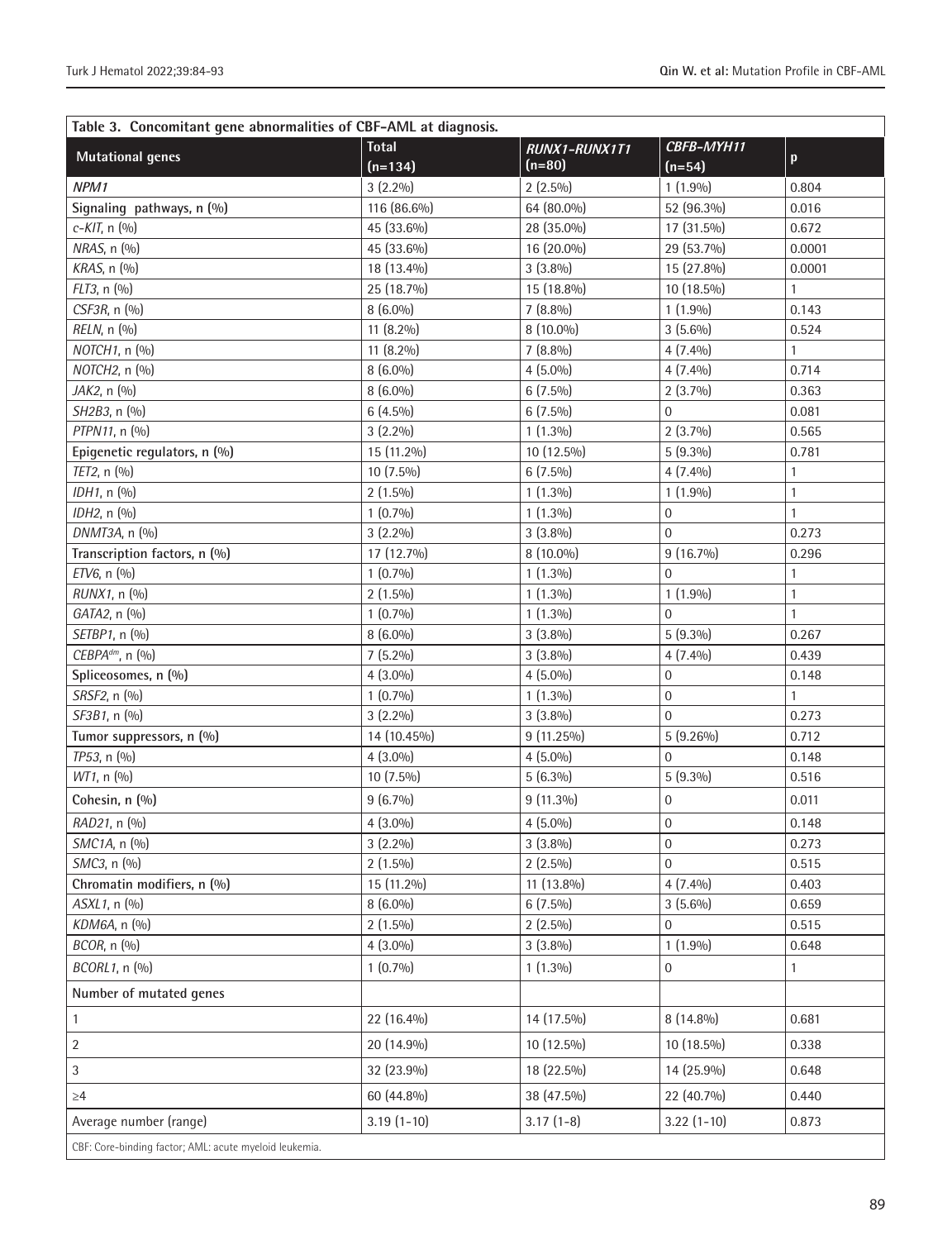| Table 4. Clinical characteristics of the common co-mutations in patients with RUNX1-RUNX1T1 or CBFB-MYH11 fusions.                                                                          |                               |                     |                                                             |                               |                                                      |                       |  |
|---------------------------------------------------------------------------------------------------------------------------------------------------------------------------------------------|-------------------------------|---------------------|-------------------------------------------------------------|-------------------------------|------------------------------------------------------|-----------------------|--|
| <b>Variables</b>                                                                                                                                                                            | Age, years,<br>median (range) | Male/female,<br>n/n | <b>WBC</b> count,<br>x10 <sup>9</sup> /L, median<br>(range) | Hb, g/L,<br>median<br>(range) | PLT count,<br>x10 <sup>9</sup> /L, median<br>(range) | CR rate, n/N<br>(0/0) |  |
| $c$ - <i>KIT</i> mutations (n=45)                                                                                                                                                           |                               |                     |                                                             |                               |                                                      |                       |  |
| $RUNX1-RUNK1T1$ (n=28)                                                                                                                                                                      | $31.5(16-56)$                 | 13/15               | $10.1$ $(2.0 - 49.9)$                                       | 78 (38-19)                    | 32.5 (11-170)                                        | 50.0% (13/26) *       |  |
| CBFB-MYH11 (n=17)                                                                                                                                                                           | $32(16-57)$                   | 10/7                | $29(5.7-137)$                                               | $93(63-124)$                  | 40 (15-117)                                          | 58.8% (10/17)         |  |
| p                                                                                                                                                                                           | 0.566                         | 0.542               | 0.001                                                       | 0.081                         | 0.419                                                | 0.571                 |  |
| $NRAS$ mutations (n=45)                                                                                                                                                                     |                               |                     |                                                             |                               |                                                      |                       |  |
| $RUNX1-RUNK1T1$ (n=16)                                                                                                                                                                      | $30.5(16-69)$                 | 9/7                 | 18.6 (2.4-123)                                              | 80 (57-119)                   | $28(7-105)$                                          | 87.5% (14/16)         |  |
| CBFB-MYH11 (n=29)                                                                                                                                                                           | $35(18-63)$                   | 14/15               | 43 (5.0-156)                                                | 87 (40-122)                   | $25(3-117)$                                          | 92.8% (26/28) *       |  |
| р                                                                                                                                                                                           | 0.618                         | 0.758               | 0.009                                                       | 0.506                         | 0.585                                                | 0.552                 |  |
| $KRAS$ mutations (n=18)                                                                                                                                                                     |                               |                     |                                                             |                               |                                                      |                       |  |
| $RUNX1-RUNK1T1$ (n=3)                                                                                                                                                                       | $41(16-51)$                   | 3/0                 | $30.9$ $(3.2 - 49.9)$                                       | 79 (64-110)                   | $11(7-58)$                                           | $100\%$ (3/3)         |  |
| CBFB-MYH11 (n=15)                                                                                                                                                                           | $36(19-58)$                   | 9/6                 | $32(1.56-144)$                                              | 82 (59-110)                   | 40 (15-121)                                          | 80% (12/15)           |  |
| р                                                                                                                                                                                           | 0.824                         | 0.515               | 0.783                                                       | 0.824                         | 0.138                                                | 1.000                 |  |
| $CSF3R$ mutations (n=8)                                                                                                                                                                     |                               |                     |                                                             |                               |                                                      |                       |  |
| $RUNX1-RUNX1T1$ (n=7)                                                                                                                                                                       | $21(16-32)$                   | 2/5                 | $5.1(0.9 - 52.4)$                                           | 63 (59-119)                   | $28(8-105)$                                          | $57.1\%$ (4/7)        |  |
| $CBFB-MYH11(n=1)$                                                                                                                                                                           | $56(56-56)$                   | 1/0                 | 34.9                                                        | 98 (98-98)                    | $14(14-14)$                                          | $100\%$ $(1/1)$       |  |
| р                                                                                                                                                                                           | 0.127                         | 0.375               | 0.275                                                       | 0.275                         | 0.275                                                | 1.000                 |  |
| $TET2$ mutations $(n=10)$                                                                                                                                                                   |                               |                     |                                                             |                               |                                                      |                       |  |
| $RUNX1-RUNK1T1$ (n=6)                                                                                                                                                                       | $36(29-49)$                   | 2/4                 | $4.2(0.9-74)$                                               | 89.5 (45-107)                 | $30.5(2-80)$                                         | 66.7% (4/6)           |  |
| CBFB-MYH11 (n=4)                                                                                                                                                                            | 39.5 (26-52)                  | 1/3                 | 28.6 (18.3-65.4)                                            | 77.5 (59-98)                  | $22(22-44)$                                          | $100\% (4/4)$         |  |
| р                                                                                                                                                                                           | 1.00                          | 1                   | 0.088                                                       | 0.593                         | 0.892                                                | 0.467                 |  |
| $FLT3-ITD$ mutations $(n=10)$                                                                                                                                                               |                               |                     |                                                             |                               |                                                      |                       |  |
| $RUNX1-RUNK1T1$ (n=7)                                                                                                                                                                       | $43(24-64)$                   | 2/5                 | $23.9(5.6-40)$                                              | 75 (57-108)                   | $23(6-45)$                                           | 42.9% (3/7)           |  |
| $CBFB-MYH11(n=3)$                                                                                                                                                                           | $40(36-42)$                   | 3/0                 | 54 (33-137)                                                 | $82(77-85)$                   | 40 (20-57)                                           | 66.7% (2/3)           |  |
| р                                                                                                                                                                                           | 0.732                         | 0.167               | 0.067                                                       | 0.21                          | 0.138                                                | 1.000                 |  |
| WBC: White blood cell; HB: hemoglobin; PLT: platelet; CR: complete remission. *: Some patients did not receive any chemotherapy or were only treated with low-dose cytosine<br>arabinoside. |                               |                     |                                                             |                               |                                                      |                       |  |

Both t(8;21) and inv(16)/t(16;16) disrupt the normal functioning of the heterodimeric transcription factor CBF complex in AML with relatively similar clinical outcomes. However, the molecular genetic abnormalities potentially explaining the differences between these two AML subtypes have not yet been explored in detail. We performed extensive mutational analysis by NGS for 134 patients with CBF-AML who ranged in age from 16 to 73

years. As expected, additional aberrations were found in 100% of these CBF-AML cases and the most commonly mutated gene was *c-KIT*, as seen in 35.0% of AML cases with t(8;21) and 31.5% of AML cases with inv(16)/t(16;16). This is in accordance with the previous research conducted by Duployez et al. [11]. Interestingly, a significantly different spectrum of gene mutations was demonstrated in AML between patients with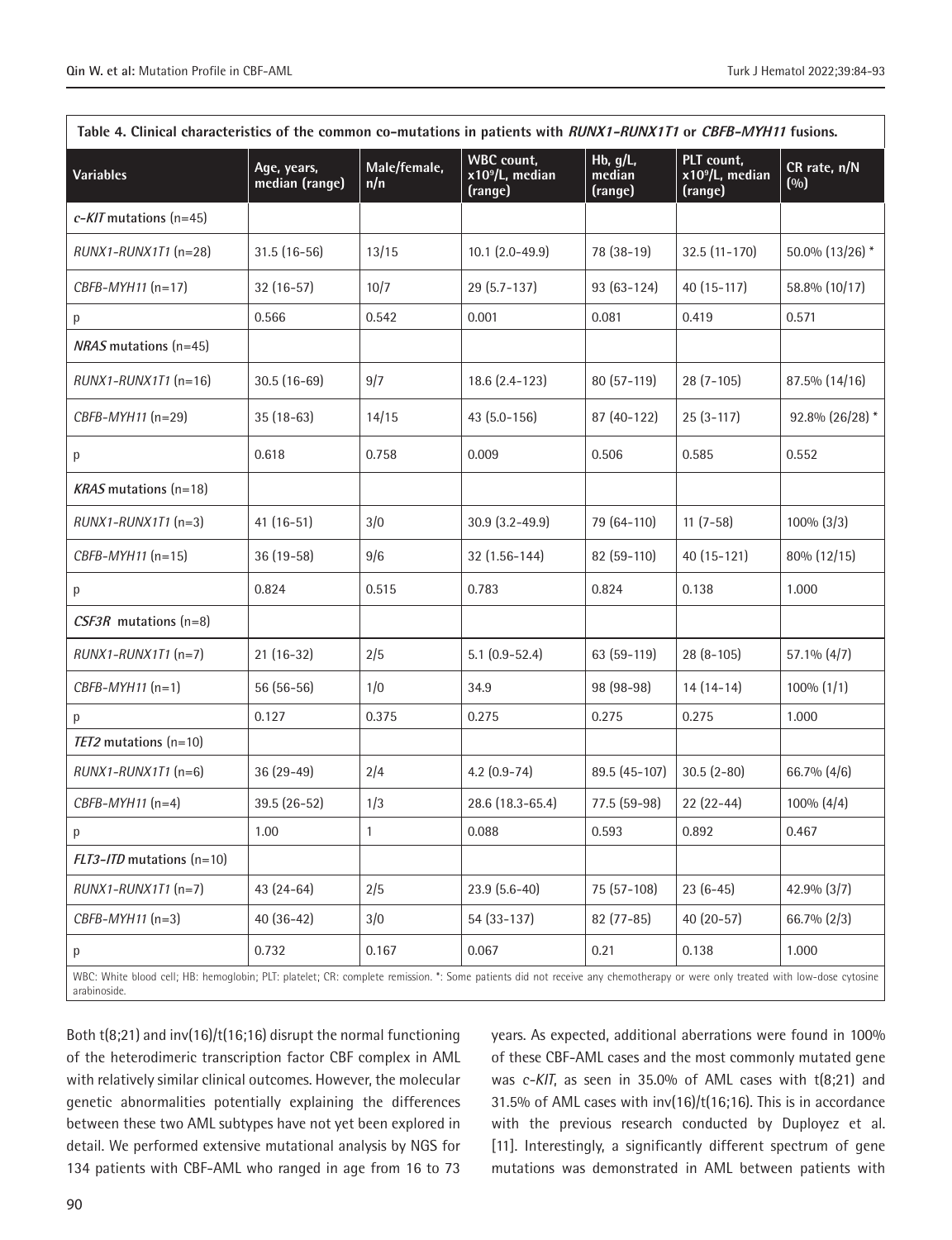$t(8;21)$  and  $inv(16)/t(16;16)$ . We noticed that fewer signaling pathways were involved in cases of t(8;21) in comparison to inv(16)/t(16;16) (80.0% vs. 96.3%, p*=*0.016), while patients with inv(16)/t(16;16) AML exhibited more mutations in *KRAS* and *NRAS* compared to t(8;21) AML patients.

*RAS* genes encode a family of membrane-associated proteins that regulate signal transduction upon the ligand binding to a variety of membrane receptors, and they play important roles in physical processes including proliferation, differentiation, and apoptosis [17,18]. Activating point mutations of *RAS* genes have generally been accepted as oncogenic events in the tumorigenesis of numerous malignancies, including hematological malignancies such as AML [11,19,20]. *RAS* mutations seem to be particularly frequent in inv(16)/t(16;16) AML, with a reported incidence of up to 54% [11]. Duployez et al. [11] and Boissel et al. [21] reported that *NRAS* and *KRAS* mutations were more common among AML patients with inv(16)/t(16;16) than those with t(8;21). Further studies showed that *RAS* mutations had no effect on overall/disease-free survival, CR, or relapse rates [22,23,24]. In our cohort, both *NRAS* and *KRAS* mutations were more frequently found among inv(16)/t(16;16) AML patients than in the t(8;21) AML group, a finding previously demonstrated among other cohorts [11,21]. These data suggest that the synergic cooperation between inv(16)/t(16;16) and *RAS* mutations may influence the pathophysiology of CBF-AML.

Cohesin is a multimeric protein complex that is involved in the cohesion of sister chromatids, post-replicative DNA repair, and transcriptional regulation and it is composed of 4 core subunits: the SMC1A, SMC3, RAD21, and STAG proteins [25]. Cohesin mutations have been reported in about 6% of AML patients [26] and fewer than 2% of cases of CBF-AML [11]. Recent data revealed the identification of cohesin and chromatin modifier mutations in t(8;21) but not inv(16) patients [11,27]. In the present study, mutations in genes encoding members of the cohesin complex were present in 11.3% of the t(8;21) AML patients and none of the inv(16) AML patients, and all cohesin mutations were mutually exclusive among each other, which is consistent with previous studies [26,27]. It is interesting that cohesin gene mutations are more frequent in patients with *RUNX1*-mutated AML [28]. Indeed, Mazumdar et al. [29] demonstrated that cohesin mutations led to a state of elevated chromatin accessibility and higher levels of binding at *RUNX1* binding sites. These findings suggest links between alterations in cohesin and the RUNX1-RUNXT1 fusion oncoprotein. In addition, our study also suggests that the frequencies of mutations in genes associated with epigenetic modification (*IDH1*, *IDH2*, *DNMT3A*, and *TET2*), are low in CBF-AML, which is in accordance with the findings of Park et al. [30] and Duployez et al. [11]. These results may support the idea that mutations involved in epigenetic modification do not contribute to leukemogenesis in CBF-AML.

Yang et al. [23] showed that AML patients with *RAS* mutations had significantly higher WBC counts at diagnosis than those without mutations (p=0.001). Boissel et al. [21] demonstrated that CBF-AML patients with *c-KIT* mutations had a significantly higher median WBC count at presentation, but this difference was mainly observed among patients with inv(16), with the mutations being less common in patients with t(8;21). Additionally, no gene mutations predicted poor response to induction in comparisons with patients without mutations for particular genes (*c-KIT*, *RAS*), except for *FLT3* [21]. Jahn et al. [31] found that both *DNMT3A* and *TET2* were associated with a significantly worse prognosis in univariate analysis. However, regarding the subgroup with *c-KIT*, *NRAS*, *FLT3*, *CSF3R*, and *TET2* mutations, WBC count and CR rate were not compared between  $inv(16)/t(16;16)$  AML and  $t(8;21)$  AML patients in previous studies. Our results showed that patients with inv(16)/t(16;16) had significantly higher WBC counts than those with t(8;21) in the context of *c-KIT* or *NRAS* mutations, but no significant differences were found for CR rates.

#### **Conclusion**

This study has comprehensively analyzed the genetic mutations of 134 CBF-AML patients to characterize certain crucial genetic characteristics, compare the mutational profiles of t(8;21) AML and inv(16)/t(16;16) AML, and establish unique genetic maps. The major limitations of our study are the absence of survival data, because these patients received treatment in different medical institutions, and the fact that the prognosis of these patients was affected by diverse factors including physical status, financial situation, and the different consolidation regimens that were administered. The molecular mechanisms, exact characteristics, and clinical implications of these mutations require further study.

#### **Acknowledgments**

This work was partly supported by grants from the Young Scientists Foundation of Changzhou No. 2 People's Hospital (No. 2019K002), the Science and Technology Project of the Changzhou Health Committee (No. QN202035), the Science and Technology Development Fund Project of Nanjing Medical University (No. NMUB201), the Major Science Project of the Changzhou Health Commission (No. ZD202018), the Project of Science and Technology Support for Social Development of the Science and Technology Bureau of Changzhou (No. CE20205027), and the Changzhou Sci-Tech Program (No. CJ20210068).

### **Ethics**

**Ethics Committee Approval:** The study was approved by the local ethics committee and conducted in accordance with the Declaration of Helsinki.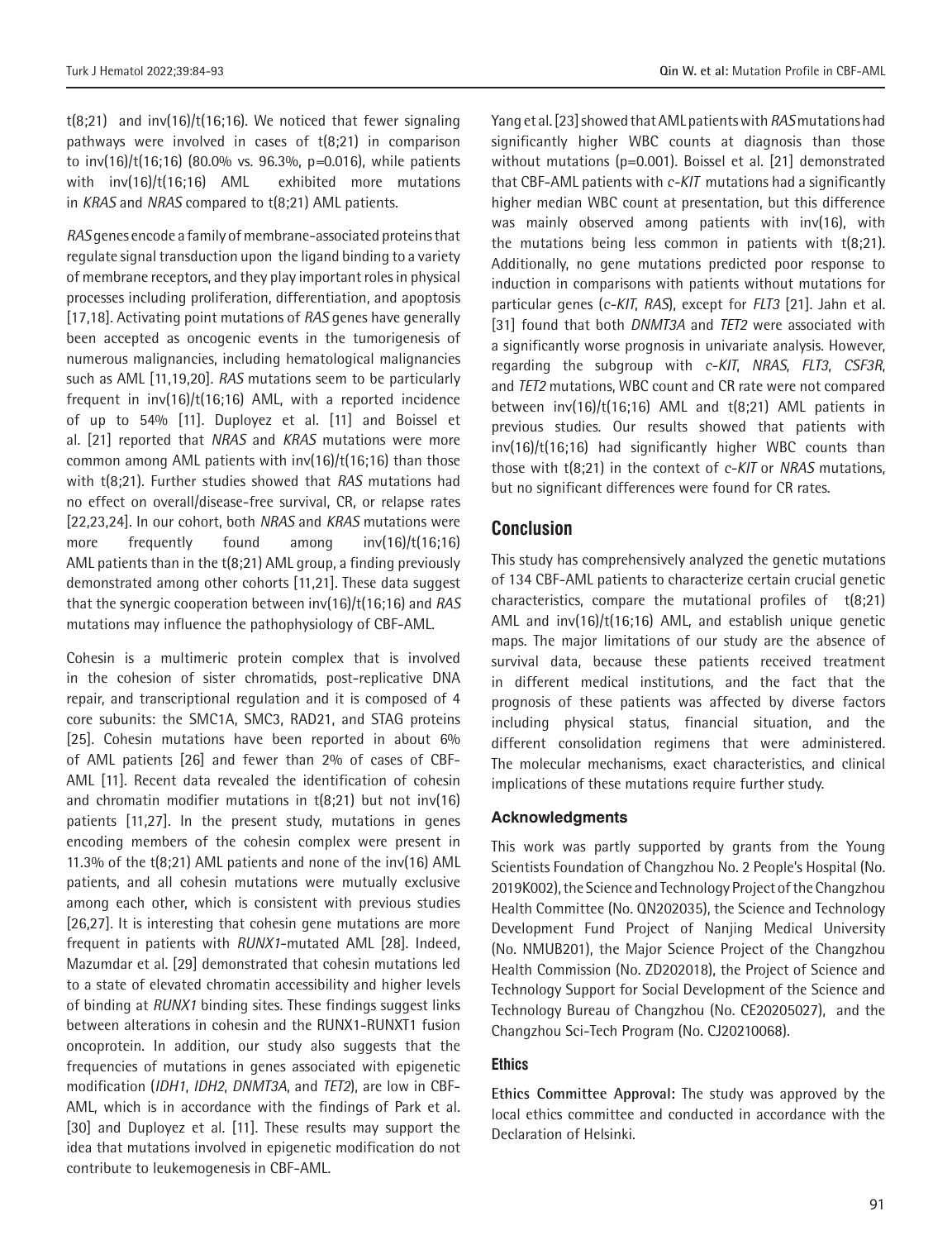#### **Authorship Contributions**

Surgical and Medical Practices: H.H.; Concept: N.J.; Design: W.Q.; Data Collection or Processing: X.Ch.; Analysis or Interpretation: H.J.S., , X.Ca.; Literature Search: Z.W.; Writing: N.J.

**Conflict of Interest:** No conflict of interest was declared by the authors.

**Financial Disclosure:** The authors declared that this study received no financial support.

## **References**

- 1. Schoch C, Kern W, Schnittger S, Büchner T, Hiddemann W, Haferlach T. The influence of age on prognosis of de novo acute myeloid leukemia differs according to cytogenetic subgroups. Haematologica 2004;89:1082-1090.
- 2. Arber DA, Orazi A, Hasserjian R, Thiele J, Borowitz MJ, Le BMM, Bloomfield CD, Cazzola M, Vardiman JW. The 2016 revision to the World Health Organization classification of myeloid neoplasms and acute leukemia. Blood 2016;127:2391-2405.
- Döhner H, Estey E, Grimwade D, Amadori S, Appelbaum FR, Büchner T, Dombret H, Ebert BL, Fenaux P, Larson RA, Levine RL, Lo-Coco F, Naoe T, Niederwieser D, Ossenkoppele GJ, Sanz M, Sierra J, Tallman MS, Tien HF, Wei AH, Löwenberg B, Bloomfield CD. Diagnosis and management of AML in adults: 2017 ELN recommendations from an international expert panel. Blood 2017;129:424-447.
- Borthakur G, Kantarjian H. Core binding factor acute myelogenous leukemia 2021 treatment algorithm. Blood Cancer J 2021;11:114.
- 5. Solh M, Yohe S, Weisdorf D, Ustun C. Core-binding factor acute myeloid leukemia: heterogeneity, monitoring, and therapy. Am J Hematol 2014;89:1121-1131.
- 6. Jourdan E, Boissel N, Chevret S, Delabesse E, Renneville A, Cornillet P, Blanchet O, Cayuela JM, Recher C, Raffoux E, Delaunay J, Pigneux A, Bulabois CE, Berthon C, Pautas C, Vey N, Lioure B, Thomas X, Luquet I, Terré C, Guardiola P, Béné MC, Preudhomme C, Ifrah N, Dombret H; French AML Intergroup. Prospective evaluation of gene mutations and minimal residual disease in patients with core binding factor acute myeloid leukemia. Blood 2013;121:2213-2223.
- 7. Schlenk RF, Benner A, Krauter J, Büchner T, Sauerland C, Ehninger G, Schaich M, Mohr B, Niederwieser D, Krahl R, Pasold R, Döhner K, Ganser A, Döhner H, Heil G. Individual patient data-based meta-analysis of patients aged 16 to 60 years with core binding factor acute myeloid leukemia: a survey of the German Acute Myeloid Leukemia Intergroup. J Clin Oncol 2004;22:3741- 3750.
- 8. Marcucci G, Mrózek K, Ruppert AS, Maharry K, Kolitz JE, Moore JO, Mayer RJ, Pettenati MJ, Powell BL, Edwards CG, Sterling LJ, Vardiman JW, Schiffer CA, Carroll AJ, Larson RA, Bloomfield CD. Prognostic factors and outcome of core binding factor acute myeloid leukemia patients with t(8;21) differ from those of patients with inv(16): a Cancer and Leukemia Group B study. J Clin Oncol 2005;23:5705-5717.
- 9. Downing JR. The core-binding factor leukemias: lessons learned from murine models. Curr Opin Genet Dev 2003;13:48-54.
- 10. Quan X, Deng J. Core binding factor acute myeloid leukemia: advances in the heterogeneity of *KIT*, *FLT3*, and *RAS* mutations (review). Mol Clin Oncol 2020;13:95-100.
- 11. Duployez N, Marceau-Renaut A, Boissel N, Petit A, Bucci M, Geffroy S, Lapillonne H, Renneville A, Ragu C, Figeac M, Celli-Lebras K, Lacombe C, Micol JB, Abdel-Wahab O, Cornillet P, Ifrah N, Dombret H, Leverger G, Jourdan E, Preudhomme C. Comprehensive mutational profiling of core binding factor acute myeloid leukemia. Blood 2016;127:2451-2459.
- 12. Ishikawa Y, Kawashima N, Atsuta Y, Sugiura I, Sawa M, Dobashi N, Yokoyama H, Doki N, Tomita A, Kiguchi T, Koh S, Kanamori H, Iriyama N, Kohno A, Moriuchi Y, Asada N, Hirano D, Togitani K, Sakura T, Hagihara M, Tomikawa T, Yokoyama Y, Asou N, Ohtake S, Matsumura I, Miyazaki Y, Naoe T, Kiyoi H. Prospective evaluation of prognostic impact of *KIT* mutations on acute myeloid leukemia with *RUNX1-RUNX1T1* and *CBFB-MYH11*. Blood Adv 2020;4:66-75.
- 13. Lin LI, Chen CY, Lin DT, Tsay W, Tang JL, Yeh YC, Shen HL, Su FH, Yao M, Huang SY, Tien HF. Characterization of *CEBPA* mutations in acute myeloid leukemia: most patients with *CEBPA* mutations have biallelic mutations and show a distinct immunophenotype of the leukemic cells. Clin Cancer Res 2005;11:1372-1379.
- 14. Chen W, Konoplev S, Medeiros LJ, Koeppen H, Leventaki V, Vadhan-Raj S, Jones D, Kantarjian HM, Falini B, Bueso-Ramos CE. Cuplike nuclei (prominent nuclear invaginations) in acute myeloid leukemia are highly associated with *FLT3* internal tandem duplication and *NPM1*  mutation. Cancer 2009;115:5481-5489.
- 15. Wang K, Zhou F, Cai X, Chao H, Zhang R, Chen S. Mutational landscape of patients with acute myeloid leukemia or myelodysplastic syndromes in the context of *RUNX1* mutation. Hematology 2020;25:211-218.
- 16. Iriyama N, Hatta Y, Takeuchi J, Ogawa Y, Ohtake S, Sakura T, Mitani K, Ishida F, Takahashi M, Maeda T, Izumi T, Sakamaki H, Miyawaki S, Honda S, Miyazaki Y, Taki T, Taniwaki M, Naoe T. CD56 expression is an independent prognostic factor for relapse in acute myeloid leukemia with t(8;21). Leuk Res 2013;37:1021-1026.
- 17. Beaupre DM, Kurzrock R. RAS and leukemia: from basic mechanisms to gene-directed therapy. J Clin Oncol 1999;17:1071-1079.
- 18. Simanshu DK, Nissley DV, McCormick F. RAS proteins and their regulators in human disease. Cell 2017;170:17-33.
- 19. Faber ZJ, Chen X, Gedman AL, Boggs K, Cheng J, Ma J, Radtke I, Chao JR, Walsh MP, Song G, Andersson AK, Dang J, Dong L, Liu Y, Huether R, Cai Z, Mulder H, Wu G, Edmonson M, Rusch M, Qu C, Li Y, Vadodaria B, Wang J, Hedlund E, Cao X, Yergeau D, Nakitandwe J, Pounds SB, Shurtleff S, Fulton RS, Fulton LL, Easton J, Parganas E, Pui CH, Rubnitz JE, Ding L, Mardis ER, Wilson RK, Gruber TA, Mullighan CG, Schlenk RF, Paschka P, Döhner K, Döhner H, Bullinger L, Zhang J, Klco JM, Downing JR. The genomic landscape of core-binding factor acute myeloid leukemias. Nat Genet 2016;48:1551- 1556.
- 20. Sood R, Hansen NF, Donovan FX, Carrington B, Bucci D, Maskeri B, Young A, Trivedi NS, Kohlschmidt J, Stone RM, Caligiuri MA, Chandrasekharappa SC, Marcucci G, Mullikin JC, Bloomfield CD, Liu P. Somatic mutational landscape of AML with inv(16) or t(8;21) identifies patterns of clonal evolution in relapse leukemia. Leukemia 2016;30:501- 504.
- 21. Boissel N, Leroy H, Brethon B, Philippe N, Botton S, Auvrignon A, Raffoux E, Leblanc T, Thomas X, Hermine O, Quesnel B, Baruchel A, Leverger G, Dombret H, Preudhomme C. Incidence and prognostic impact of *c-Kit*, *FLT3*, and *Ras*  gene mutations in core binding factor acute myeloid leukemia (CBF-AML). Leukemia 2006;20:965-970.
- 22. Bowen DT, Frew ME, Hills R, Gale RE, Wheatley K, Groves MJ, Langabeer SE, Kottaridis PD, Moorman AV, Burnett AK, Linch DC. *RAS* mutation in acute myeloid leukemia is associated with distinct cytogenetic subgroups but does not influence outcome in patients younger than 60 years. Blood 2005;106:2113-2119.
- 23. Yang X, Qian J, Sun A, Lin Jiang, Xiao G, Yin Jia, Chen S, Wu D. *RAS* mutation analysis in a large cohort of Chinese patients with acute myeloid leukemia. Clin Biochem 2013;46:579-583.
- 24. Bacher U, Haferlach T, Schoch C, Kern W, Schnittger S. Implications of *NRAS* mutations in AML: a study of 2502 patients. Blood 2006;107:3847- 3853.
- 25. Kon A, Shih LY, Minamino M, Sanada M, Shiraishi Y, Nagata Y, Yoshida K, Okuno Y, Bando M, Nakato R, Ishikawa S, Sato-Otsubo A, Nagae G, Nishimoto A, Haferlach C, Nowak D, Sato Y, Alpermann T, Nagasaki M,